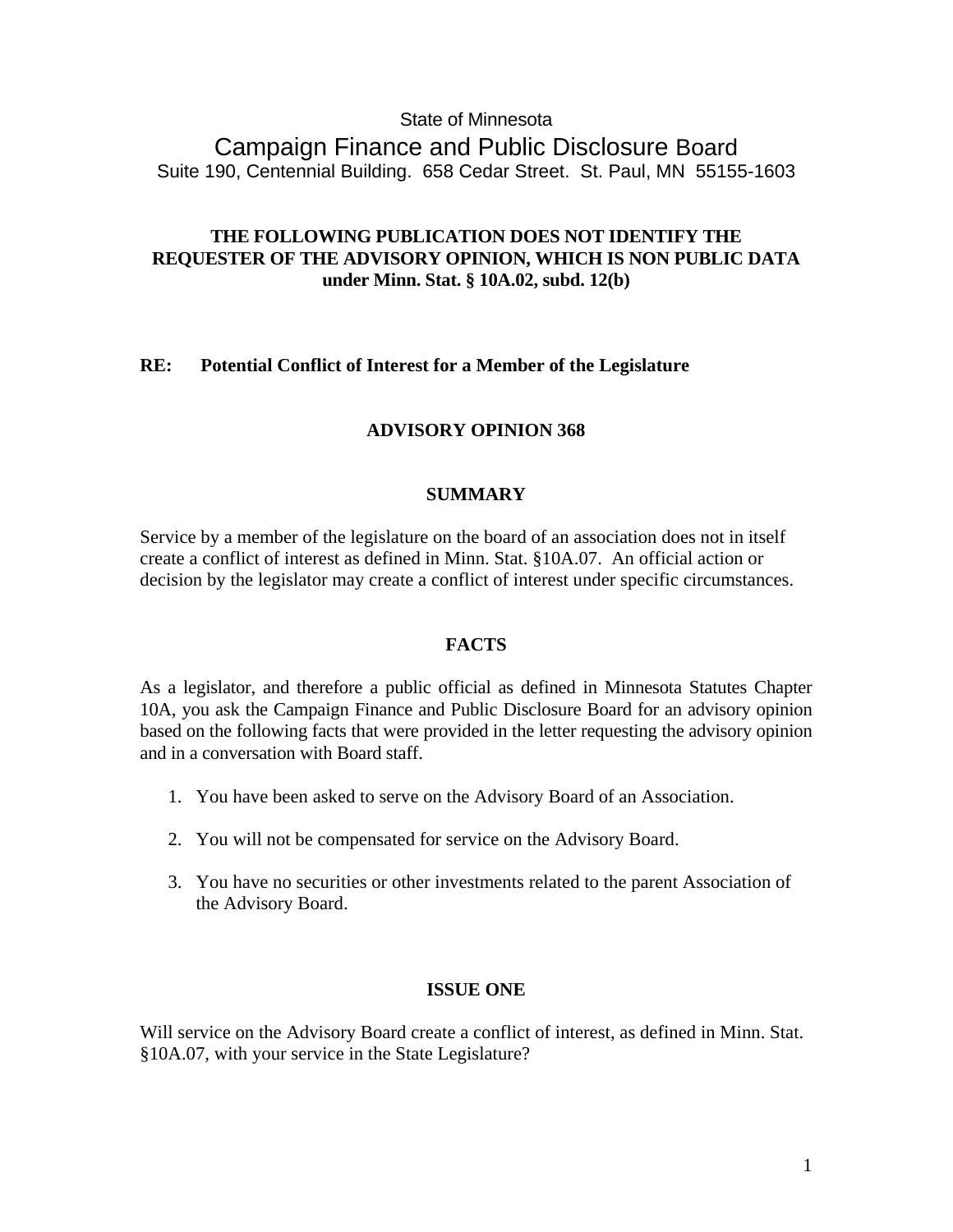## **OPINION ONE**

No. Minn. Stat. §10A.07 sets specific criteria that must exist before a conflict of interest occurs. Under this statute a conflict of interest occurs only if an official action by the legislator substantially affects the legislator's financial interests or the financial interests of an associated business in a manner greater than it affects other members of the same business classification, profession or occupation. In the facts provided in this request, you will not be compensated for service on the Advisory Board, and have no investments in the Advisory Board's parent Association. Without compensation or investments in the Association, your official actions cannot substantially affect your financial interests. Further, the Association is not an "associated business", as defined by Minn. Stat. §10A.01, subd. 5, because the Association will not be compensating you more than \$50 a month (not including actual and reasonable expenses), and you do not have at least \$2,500 in securities invested in the Association.

If at some future time you were compensated for service on the Advisory Board and/or the Association became an associated business of yours, a conflict of interest could potentially occur on a specific official action or decision you may make as a legislator. Service on the Advisory Board in itself would not constitute a conflict of interest under the provisions of Minn. Stat. §10A.07.

Issued March 22, 2005

shmore

Terri Ashmore, Chair Campaign Finance and Public Disclosure Board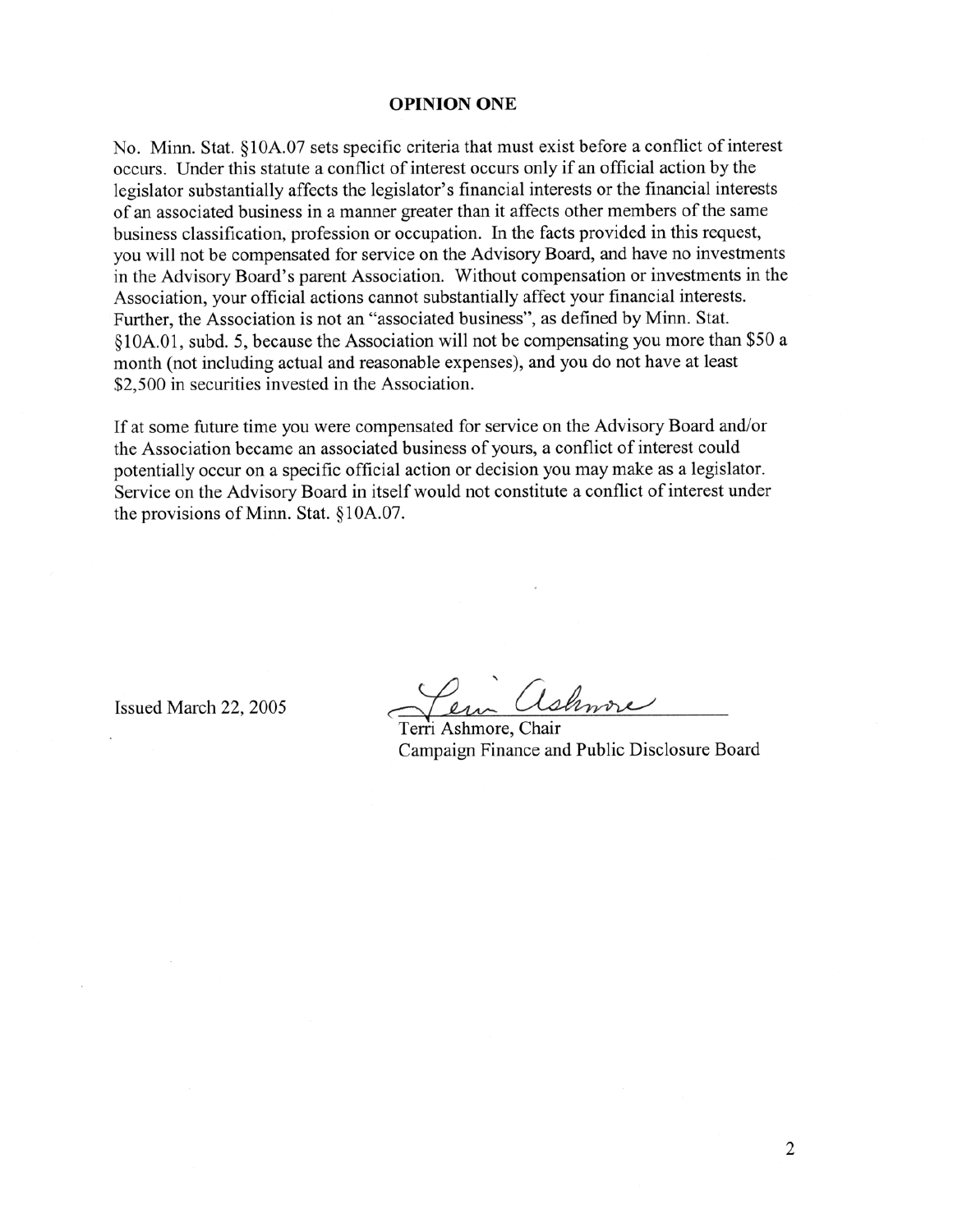## **Cited Statutes and Administrative Rules**

#### **10A.01 Definitions**.

Subd. 5. **Associated business**. "Associated business" means an association from which the individual receives compensation in excess of \$50, except for actual and reasonable expenses, in any month as a director, officer, owner, member, partner, employer or employee, or whose securities the individual holds worth \$2,500 or more at fair market value.

#### **10A.07 Conflicts of interest.**

 Subdivision 1**. Disclosure of potential conflicts**. A public official or a local official elected to or appointed by a metropolitan governmental unit who in the discharge of official duties would be required to take an action or make a decision that would substantially affect the official's financial interests or those of an associated business, unless the effect on the official is no greater than on other members of the official's business classification, profession, or occupation, must take the following actions:

- (1) prepare a written statement describing the matter requiring action or decision and the nature of the potential conflict of interest;
- (2) deliver copies of the statement to the official's immediate superior, if any;

and

 (3) if a member of the legislature or of the governing body of a metropolitan governmental unit, deliver a copy of the statement to the presiding officer of the body of service.

If a potential conflict of interest presents itself and there is insufficient time to comply with clauses (1) to (3), the public or local official must orally inform the superior or the official body of service or committee of the body of the potential conflict.

 Subd. 2. **Required actions**. If the official is not a member of the legislature or of the governing body of a metropolitan governmental unit, the superior must assign the matter, if possible, to another employee who does not have a potential conflict of interest. If there is no immediate superior, the official must abstain, if possible, in a manner prescribed by the board from influence over the action or decision in question. If the official is a member of the legislature, the house of service may, at the member's request, excuse the member from taking part in the action or decision in question. If the official is not permitted or is otherwise unable to abstain from action in connection with the matter, the official must file a statement describing the potential conflict and the action taken. A public official must file the statement with the board and a local official must file the statement with the governing body of the official's political subdivision. The statement must be filed within a week of the action taken.